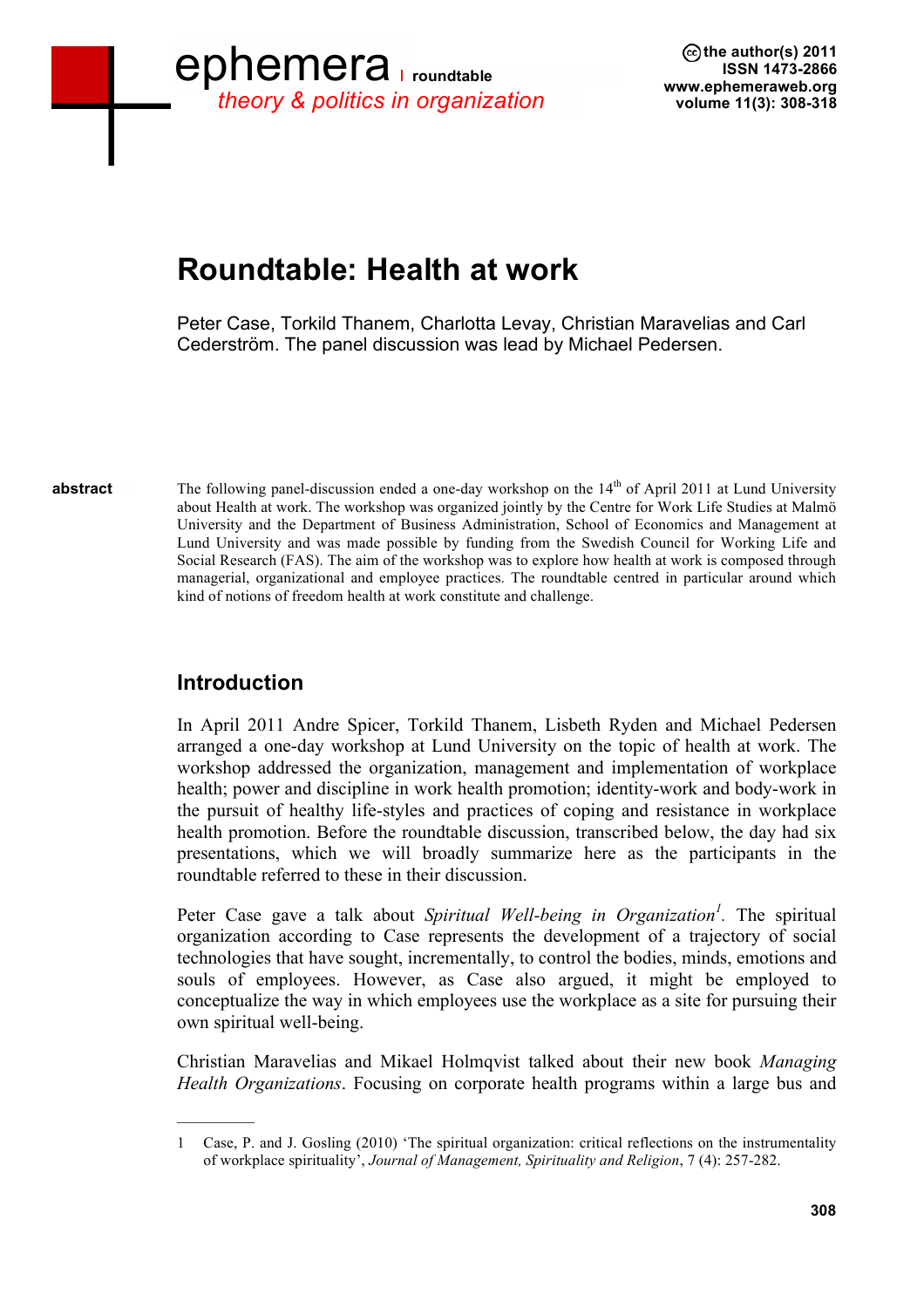$\mathcal{L}$ 

truck producer firm, the presentation revolved around how worksite health promotion constructs a certain ideal of what it means to be a self-managing employee.

Nanna Mik-Meyer presented her work on *Health and Morality – Power and Resistance in Health Promotion in Work organizations<sup>2</sup> .* Based on in-depth interviews and recorded talks between health consultants and overweight employees, her study emphasized how overweight people are perceived as 'risk identities' i.e. people who needs their autonomy restricted and who require personal management.

In her presentation *The elephant in the room: Obesity and organization as an object of inquiry* Charlotta Levay discussed the ways in which obesity is a concern in organizational life, and how obesity as an organized social phenomenon can be studied.

In his presentation *Fit for Everything: Health and the Ideology of Authenticity<sup>3</sup> ,* Carl Cederström argued that the emerging vocabulary of authenticity and health should be seen as a clear manifestation of recent permutations in the ideology of capitalism.

Under the heading *Bio-politics as bio-struggle in workplace health promotion*, Torkild Thanem ended the presentations by giving an insight into how people at a Swedish research institute dynamically acted and interacted to pursue, resist and comply with workplace health promotion initiatives.

The panel consisted of Peter Case, Torkild Thanem, Charlotta Levay, Christian Maravelias and Carl Cederström. The panel discussion was lead by Michael Pedersen. Questions from the floor were posed by Lisbeth Ryden and Kristian Gylling Olesen.

**Michael Pedersen:** If I should somehow try to summarize the discussions we had today about critical investigations into health management programs in organizations I would say that they all revolved around the question of how employees, through discourses and technologies of health, are governed in ways that seem to idealize a certain kind of self-managing employee. Being healthy and self-managing is constituted as interrelated. If you are self-managing yourself properly you are always trying to get healthier. As Carl talked about, being authentic and healthy are more and more intertwined, and Mikael and Christian's case study showed how the health promotions programs operated as instruments for the realizations of an organization centred on employees' self-managing capabilities. So in both these presentations being healthy was not about living up to a clearly framed norm, but about being able to set your own norm, regulate yourself around this norm and set a new norm whenever this norm started to get problematic and pathological. So as I see it, some of our discussion today was on how health is governed in various ways that makes the norm of being healthy something the employee needs to aspire to, in always new ways.

Another interesting aspect of this is that we also discussed health as related to an idea of an untapped potential of the employee. That is, health is construed as a resource that

<sup>2</sup> Holmqvist, M. and C. Maravelias ( 2010) Managing healthy organizations: Worksite health promotion and the new self-management paradigm. London: Routledge.

<sup>3</sup> Cederström, C. (2011) 'Fit for everything: Health and the ideology of authenticity', ephemera, 11(1): 27-45.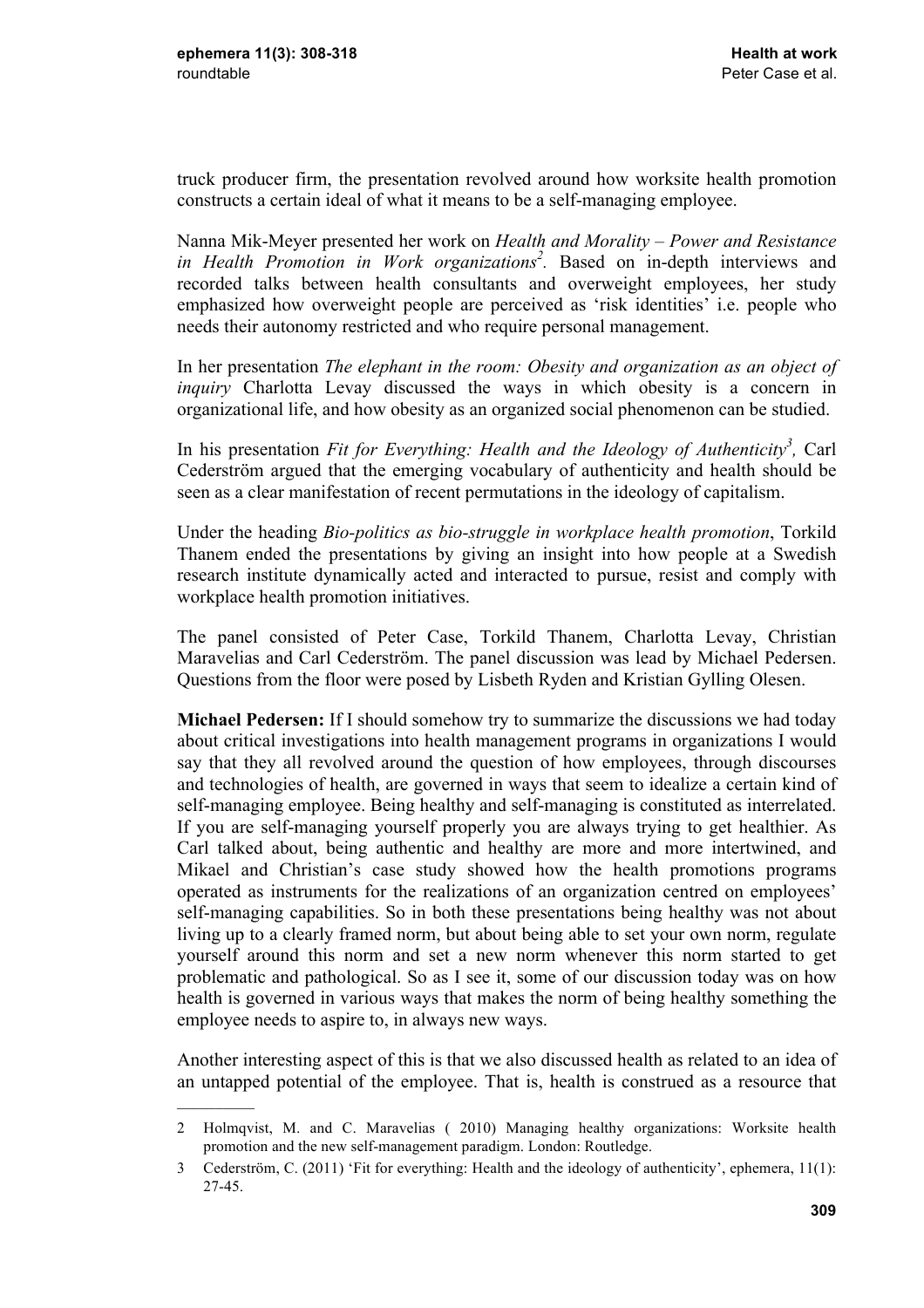$\mathcal{L}=\mathcal{L}$ 

might benefit the organization and might even make the employee a happier human being: 'Fitter, Happier and More Productive' as the Radiohead song goes. We heard various examples that for me illustrates this: How obese employees are risk identities that need to be better at managing themselves (Charlotta and Nana); we've heard about how employees at a bus and truck producer are valued more for their attitudes towards the future than their current skills (Christian and Mikael); and we heard about how health is interrelated with a discourse of finding your true self (Carl) and a spiritual side (Peter).

With that in mind. I only really have one question I still think is important to ask in line of these issues about being governed to become an efficient self-managing employee through discourses and practices of health: Namely the question of which kind of freedom we operate with, if worksite health promotions are organizing the relationship between employees and organizations. It's a question that has lots of questions in it, so hopefully you can discuss it.

To start off with this question, I want to start with the  $18<sup>th</sup>$  century German philosopher Kant, who summarized his own philosophical work in three questions that he claimed express the key central human concerns. And the three questions were: 'What can I know?'; 'what ought I do?'; and 'what may I hope for?'. And my question about freedom is somewhere in between 'what ought I do?' and 'what might I hope for?'. So what kind of concept of freedom is implied in this critical angle on health management programs in organizations?

**Torkild Thanem:** Deleuze once said that a common error made by philosophers is to formulate badly posed questions or badly posed problems. And maybe even Kant himself committed that same error, at least when asking the question 'What ought I do?'. 'What may I hope for?' is a more seductive question, for me at least. What I hope for is more snow and more cross-country skiing. It's not prescribed by my employer, but that's certainly what I hope for. Why? Because that would certainly enhance my life; it would enhance the power of my body, to do something that I enjoy, and in that sense it would also to the ethical question of freedom, only not in the sense of 'what ought I do?'. So, what kind of freedom does this involve? Well, it would involve freedom as a matter of life enhancement, as a matter of life affirmation.

**Christian Maravelias:** As some of you may know, I published a paper in *ephemera* a couple of years ago about freedom and work  $-$  I think the title was 'Freedom at work'.<sup>4</sup> In the paper I made the distinction between freedom as autonomy and freedom as potential. Freedom as autonomy was defined as a form of freedom, which is based on self-consciousness, i.e. the ability to step aside, to look at oneself from a distance and to form a relationship with oneself. Hence, the idea of freedom as autonomy was seen as closely related to the idea of enlightenment and to the possibility of living a life in accordance with one's own principles that enlightenment is often seen to imply. Furthermore, freedom as autonomy was seen as closely related to the idea of power as the opposite of freedom. The individual is free when he or she can step away from

<sup>4</sup> Maravelias, C. (2007) 'Freedom at work in the age of post-bureaucratic organizations', *ephemera*  7(4): 555-574.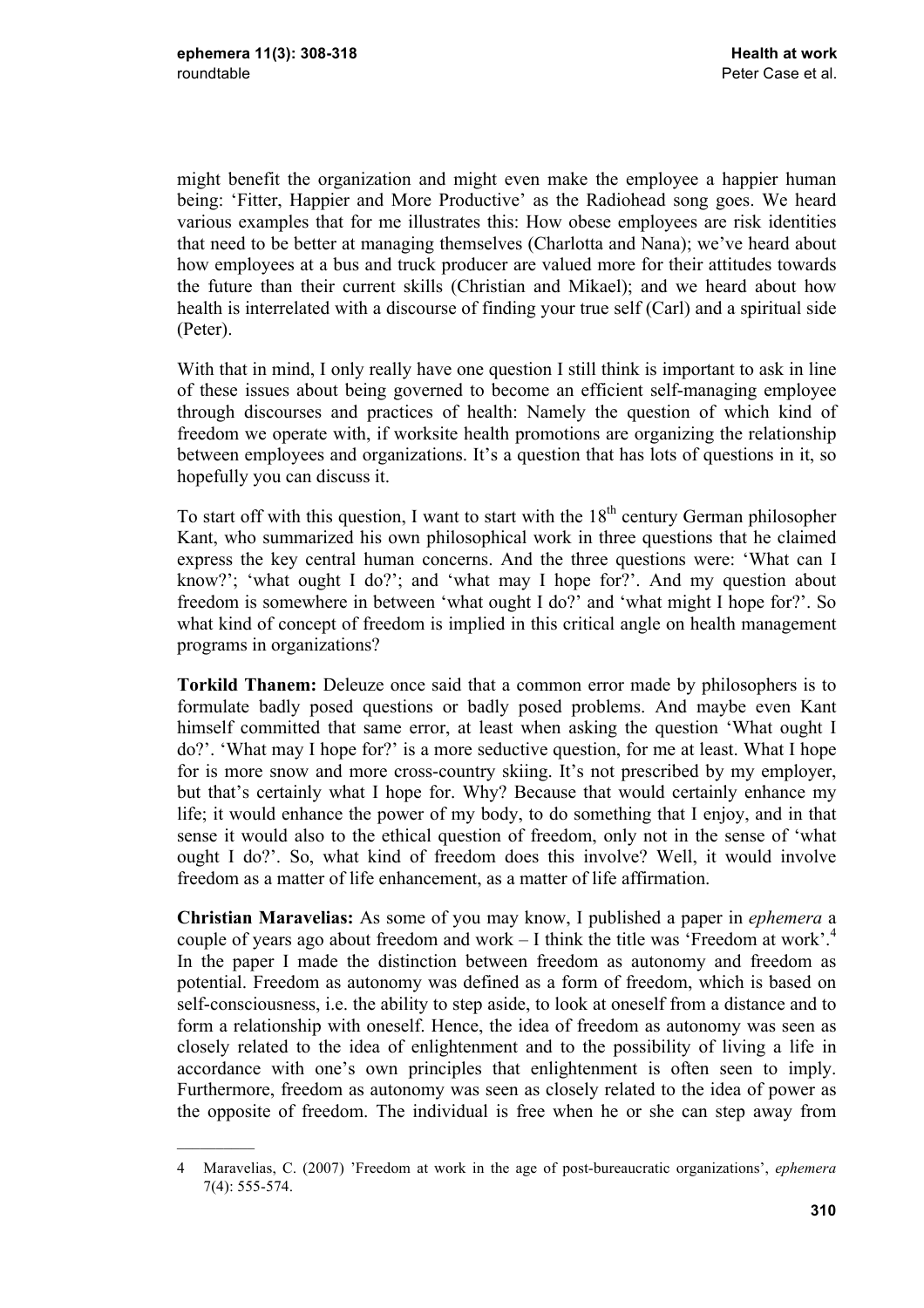$\mathcal{L}$ 

power, so to speak. By contrast freedom as a potential would be to be able to seize opportunities, to get things done. This form of freedom, which, today we tend to associate with an American doer mentality, would then be based on and idealize 'unself-conscious' behaviour; that is instinctive, spontaneous behaviour. Furthermore, power would be an integral part of this form of freedom. Hence, from this perspective we are free not only if we can get things done, if we can take hold of the opportunities that present themselves, but also if we can do so instinctively, 'naturally', without having to think, without having to try to take conscious control of ourselves. I think these distinctions relate more or less directly to the discussion we had earlier, for instance about weight loss programs and work place health promotion programs. Consider a person that has managed to lose weight by consciously controlling her diet and her craving for food. Do we see this person as freed from her weight problem? Is she, in her own view, no longer a fat person, or is she a fat person that momentarily manages to create the impression of being a non-fat person by constantly and consciously controlling herself? I think today we have come to idealize this unthinking, un-self-conscious form of freedom in work as well as in life more generally where we can 'just be ourselves', be 'authentic', and so on. This is interesting, not the least from the perspective of how power is exercised in society in general and in organizations in particular. I am for instance thinking about the way we have made use of Foucault's works on pastoral power to say that power operates via different forms of experts  $-e.g.$ coaches, mentors and therapists – that help individuals know themselves and control themselves better in accordance with the self-view that they themselves have uttered. Maybe our idealization of the un-self-conscious, spontaneous individual leads to that this form of expert based power, which generates self-conscious individuals, is giving way to other forms of expertise and expert based power, which seek to make up authentic doers.

**Carl Cederström:** Okay. To go back to Torkild's critique of your three questions, what I have found really stimulating with today's discussions is that we have deliberately avoided the question of 'what we ought to do'. And that's probably what makes this session unique: speaking about health without saying what we ought to do. What's fascinating with the notion of health is that it's almost inseparable from the question of how we could improve our health, especially when we speak about health in relationship to work. In some texts we can find interesting alternatives to health, like in this book *Against Health<sup>5</sup>*, where one of the authors proposes an Epicurean ideal of health. The same goes for happiness – another foolish obsession of our time. Like health, happiness is something we are all supposed to strive for. People have begun calling these ideals into question by pointing to their ideological flavour. One example would be the book *Against Happiness*<sup>6</sup> – it's very fashionable with these 'against' books these days – and the author there makes a case for melancholia. Maybe that's an interesting alternative – at least it challenges some of the standard voices on the subject. But still, I think it's important that we sometimes take the risk and speak without alternatives. Now the reason for that, is that many of the more desirable alternatives found in corporate language (and indeed the language of management scholars) are all

<sup>.</sup> Kirkland, A. and J. Metzl (2010) *Against health: How health became the new morality*. New York: NYU Press.

<sup>6</sup> Wilson, E. (2008) *Against happiness: In praise of melancholy*. New York: Farrar, Straus and Giroux.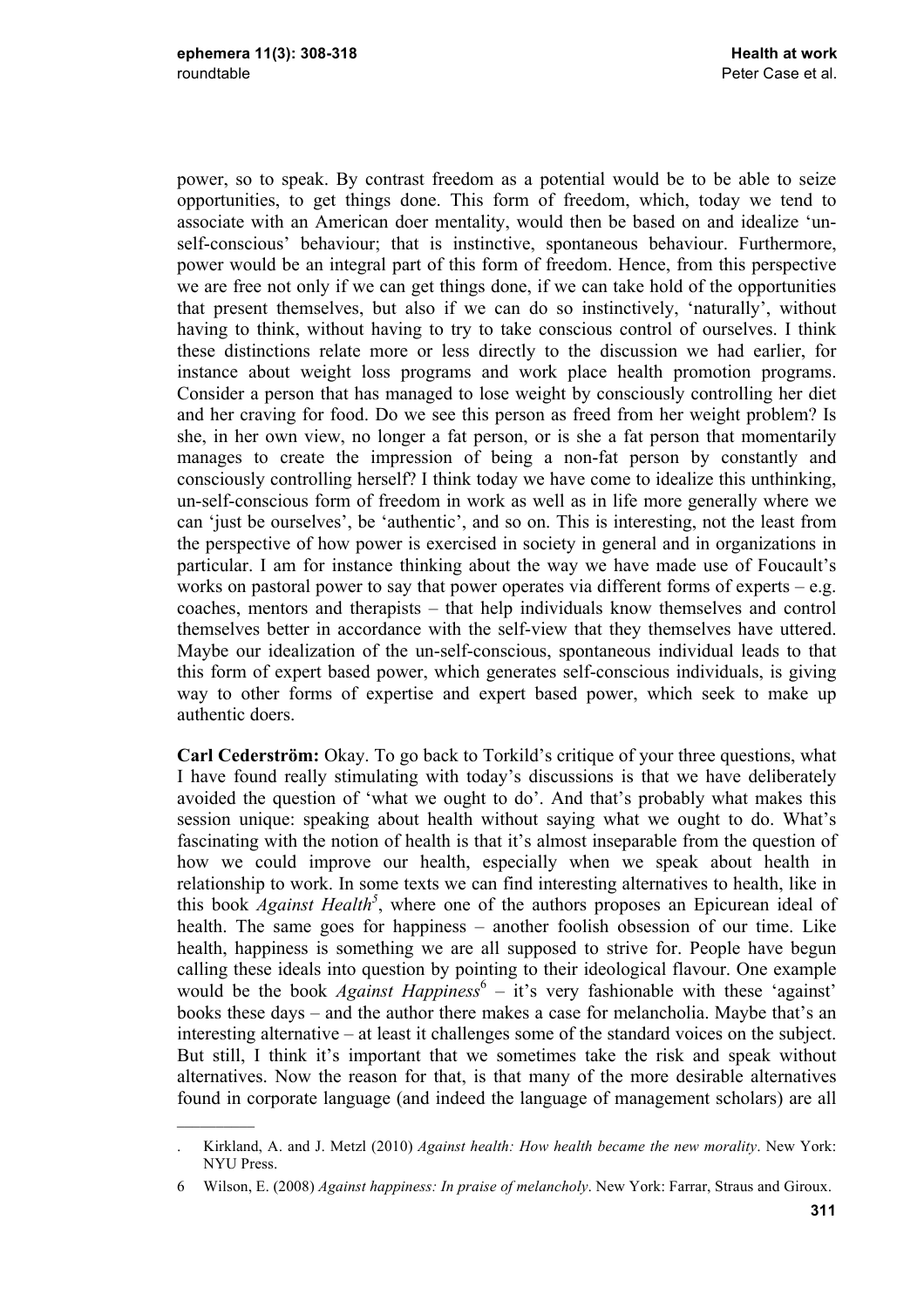too often leading down the same route. They are sort of fake alternatives, if you like. Take freedom for example. This word is now employed in all weird forms of organisational settings. It has become the business guru's new darling word. But what exactly does freedom mean when it moves into the corporation? Is it the freedom to express ourselves? Or maybe the freedom to produce more? The same goes with health, I would claim. It sounds great! But we should be very... cautious. What do we mean by freedom? And how does it operate to, say, usher in new forms of managerial techniques? One way to think about freedom is to think about it, not as taking place *through* or *within* the corporation, but in relationship to the *exit*. How could we leave the corporation? That obviously takes us away from the question of the workplace and leads us to the broader question of capitalism, and the way in which capitalism is increasingly integrated in and colonizing aspects of life. I think we would need to at least try to address that question.

**Charlotta Levay:** Unlike what you said, I think self-disciplining practices, technologies of the self, may be a source of freedom. And the way I have read Foucault, it was this potential source of freedom that made him interested in them. And relating to Peter's talk of spirituality, I think that there are some spiritual, more genuinely I would call them, spiritual practices that correspond to health promotion practices, things such as fasting, or traditional self-disciplining. Like now, we are in Lent. Of course, they are precisely organized by religious authorities, but with an explicit goal to liberate people. It can be discussed whether that is a reality or not, but since you asked that question, that's what I come to think of. Of course health promotion in the workplace is obviously geared to other goals. It points in other directions. So yes, escaping those efforts might perhaps be a freedom. But freedom could also be trying to recover some genuine form of practices; care of the self or technologies of the self that are guided by logics that don't make persons into means for the corporation. As you pointed out Peter, that's the core problem with workplace spirituality. Actually, I don't know where the practices would originate to be accepted as free. Perhaps somehow from the individual persons choosing them or seeking them or trying to realize them. Perhaps in cooperation with others, but in a more bottom-up way rather than one directed by state, politics or corporate efforts to enhance productivity.

**Peter Case:** Returning to Michael's initial questions through the voice of Kant, and the three questions 'What can I know?', 'what ought I do?', 'what might I hope for?', and particularly the relationship between the latter two. Deleuze wasn't the only philosopher who questioned the very nature of the formulation of problematics. Before Deleuze there was Wittgenstein; someone who raised the same issue and who pointed out that structures of explanation, as it were, fall out of the questions that we pose philosophically; that the philosophical problems are themselves the result of the formulations of the questions; that we tie ourselves in knots, potentially, if we ask the wrong kinds of questions. In relation to the Kantian questions, my first point of departure would be the questioning of the 'I' here. What is this 'I', that ought to do something, or the 'I' that ought to hope for something, or that can possibly hope for something? And one way this can be addressed is to differentiate different philosophical registers in which we frame the questions. So, to cut a potentially very long story short, I would say in one register, or in two registers really – in an 'absolute' register and also in a 'phenomenological' register – I'd say that the 'I' is completely elusive. It does not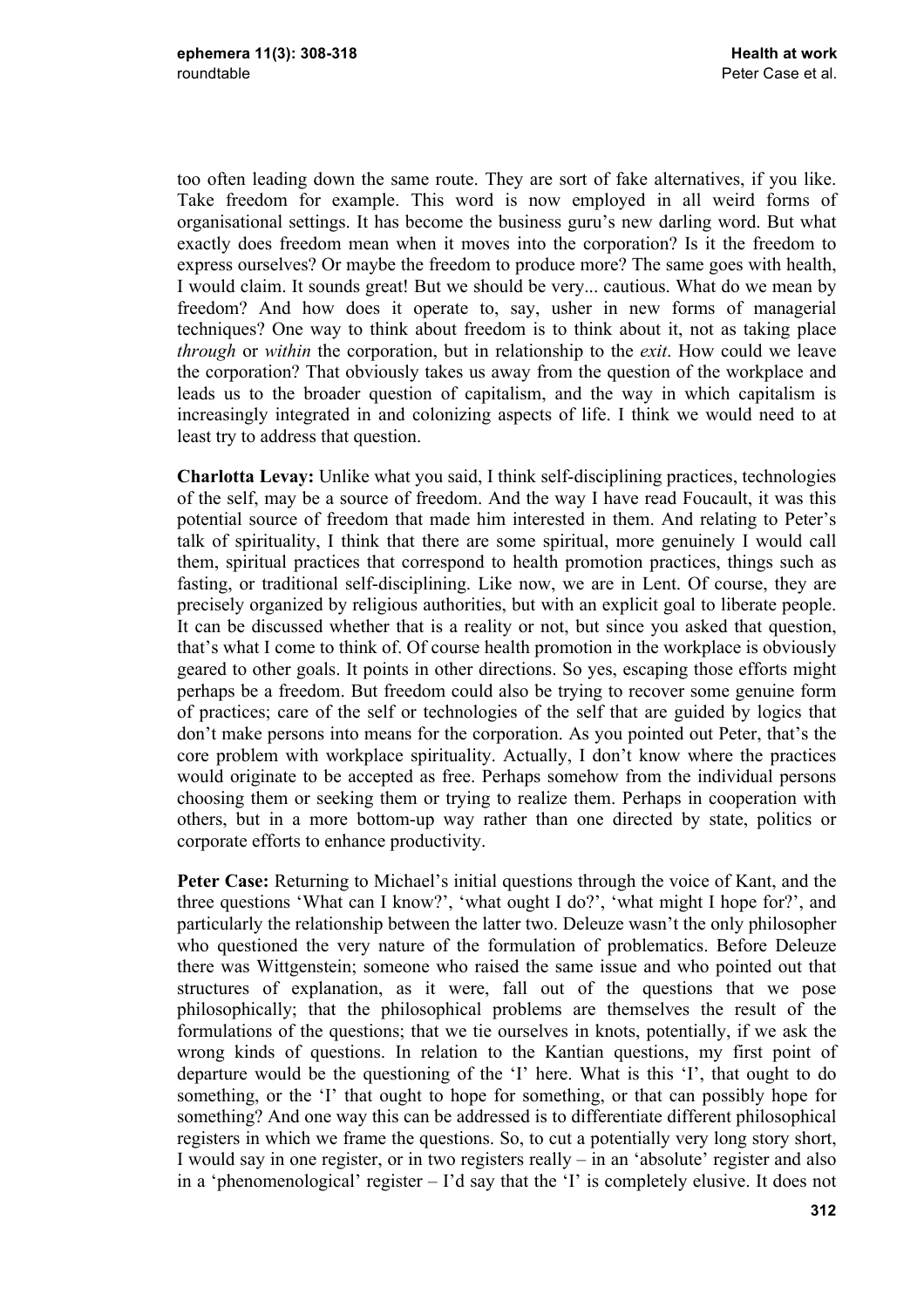exist. If one interrogates the experience closely, and I think the only way to do that is through introspection of one form or another – the kinds of spiritual exercises that Christian alluded to a moment ago – then this notion of 'I' just dissipates; it has no meaning whatsoever as a philosophical term. However, of course, intuitively, we moderns all have a sense of volition. And I think volition *is* a real phenomenon; it is an element within consciousness that can be discerned. But it's not connected necessarily with an autonomous self or 'I'. So there is a very complex nexus of phenomenological elements, if you like, that come together to constitute the illusion of the 'I'. I won't go into that any further, but if we move down to a more conventional register, in which we experience a sense of self, personal choice, freedom even, then Kant's questions become more meaningful. If we look at the questions from this conventional perspective – where there's a Michael Pedersen, and there's a Charlotta, and... Carl, and Christian, Peter, and Torkild et cetera, and there are perceptible objects – tables, chairs, glasses and so on – and we sense ourselves to be wilful and to have some room for choice and personal manoeuvre we immediately invoke a different structure of explanation. When considering notions of health, and their relationship to organizations and discourses in which we find ourselves, as it were, then I think we find limitations to the possibilities for free action. Often we have little choice but to open ourselves up to mediation by the discourses that circulate in the here-and-now. Again, I think that is not something that is within the control of the autonomous self. We are only in a here-andnow, and we are intractably mediated by past and present supporting conditions prevalent here-and-now. And if you find yourself in an organization like the one Mikael and Christian described where..., for instance... where the regime of health promotion is in full flight, or where you find yourself in the organization that Torkild examined in his paper, you don't have a choice but to be caught up and implicated within the regime in which these disciplines are being enacted and promoted. So there's very limited freedom in that sense. But of course there are also moments in which one does sense freedom, and can express the kind of resistances that, for example, Torkild alluded to. There is an intuitive sense, then, of a self, acting autonomously in response to those regimes and social technologies. But we are nonetheless mediated by the discourses and their intersectionality without choice or with very limited choice, I would say. I'm going on a bit and don't want to hog the floor... So, briefly, on the question of 'hope', and 'What might we hope for?': I would say both freedom and hope are incredibly overrated concepts. Hope, certainly. In a way I think if you take human birth, then it ought to come pre-labelled with Dante's caveat, 'abandon all hope, ye who enter here'. I just think hope is a terribly overrated notion. To return to this notion of 'ought': I would concur entirely with what Charlotta and Carol said about looking to what we might take to be *genuine* spiritual practices and exercises; *genuine* care of the self in pursuit of virtue and so forth. But obviously to qualify or justify that assertion would take me a great deal longer than we have here today. So I'd probably best just shut up... I realize this is a highly problematic kind of claim and it's maybe time for other people to ask questions.

**Michael Pedersen:** I would like to take some questions from the floor now. Are there any questions, and comments towards topics that you feel we haven't touched upon enough in this health workshop today?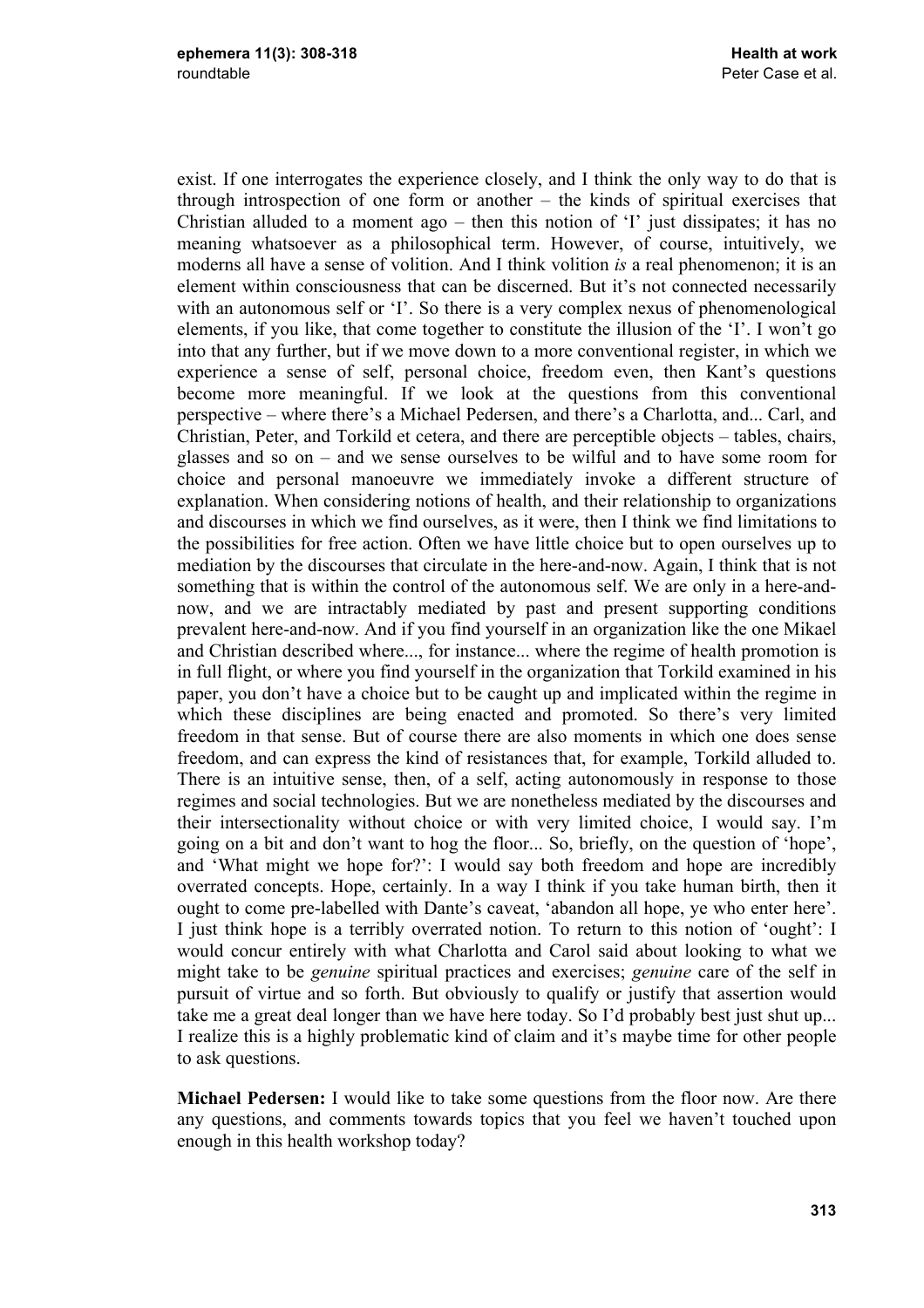Lisbeth Ryden: It sort of touches upon this 'what to do?' that we are so gladly not talking about according to Carl, but I see myself as a practitioner, even though I am within academia right now. I know work places where people feel bad. And I would like to be able to intervene in this situation in some way. And sometimes when I listen to these kinds of discussions I sort of despair, it doesn't really matter how I intervene, because I will always make some sort of disciplining of people. So sometimes I think it feels like there is no hope more. Then, what can I hope for? Even though we are not here to say 'Well, let's do this', is it possible to intervene and still honour the values you have spoken about today? Like more symmetrical power relations, more of some kind of autonomy or freedom maybe, I'm not sure. Or is this just the business of pointing out that it has dark sides, and there are no bright sides? So, please give some hope before we leave.

**Charlotta Levay:** I agree with Carl that it's sort of liberating to have this whole day talking about health without talking about what we ought to do. But then in everyday life we still face that question, what ought we to do? And I just remember having read among all these critical fat studies one scholar who suddenly found himself among strange bedfellows, in a way, ideologically. Because the people who have caught up on these critiques of public health efforts in political practical action turn out to be populist politicians, quite far right wing. They have been vocal, you know, in radio shows, TV shows, books. We even have someone in Sweden actually, not a populist exactly, but very neoliberal, who has written against any fat politics. And Sarah Palin has made a public appearance handing out cookies to schoolchildren, as a protest against what we have been criticising here. And what this critical obesity scholar said was that we shouldn't let our critique against these things mislead us into completely discarding any public health effort. He at least didn't want to be a part of that. Of course, now we are talking politics, and you are free to want to be a part of that. But it might be good to be conscious of the potential use of one's ideas. So I'm not sure that the conclusion here is that paradise would be where health was not at all seen as a public issue. You would then have to be aware that that would be a very... neoliberal version of it all. So I think the translation into practical politics or recommendations for your own practice has to be done very carefully, and probably not in any automatic or linear way, but much more reflectively.

**Michael Pedersen:** To make a short comment myself, that's also why I actually asked the question of freedom. Because for me it's not surprising that it is right-wing people such as Palin or the neo-liberal Swede that are saying this. The reason I posed the question of freedom and health is exactly because when we do not confront the question of freedom directly in studying health-programs, then the very argument against health promotion we indirectly pose in our so-called critical studies can easily be understood in terms of a very liberalistic notion of freedom. What Isaiah Berlin called negative freedom i.e. freedom without external interference. Freedom in this sense is where there are no external power relations. For example Palin and the Swede being against fat politics as they violate the individual's freedom of choice. But how does a more positive concept of freedom as we would perhaps find in Spinoza's or Hegel's concept of freedom fit into our critical studies? That is, where to be free is also to hold some obligations; social obligations for example. Or is it exactly a positive notion of freedom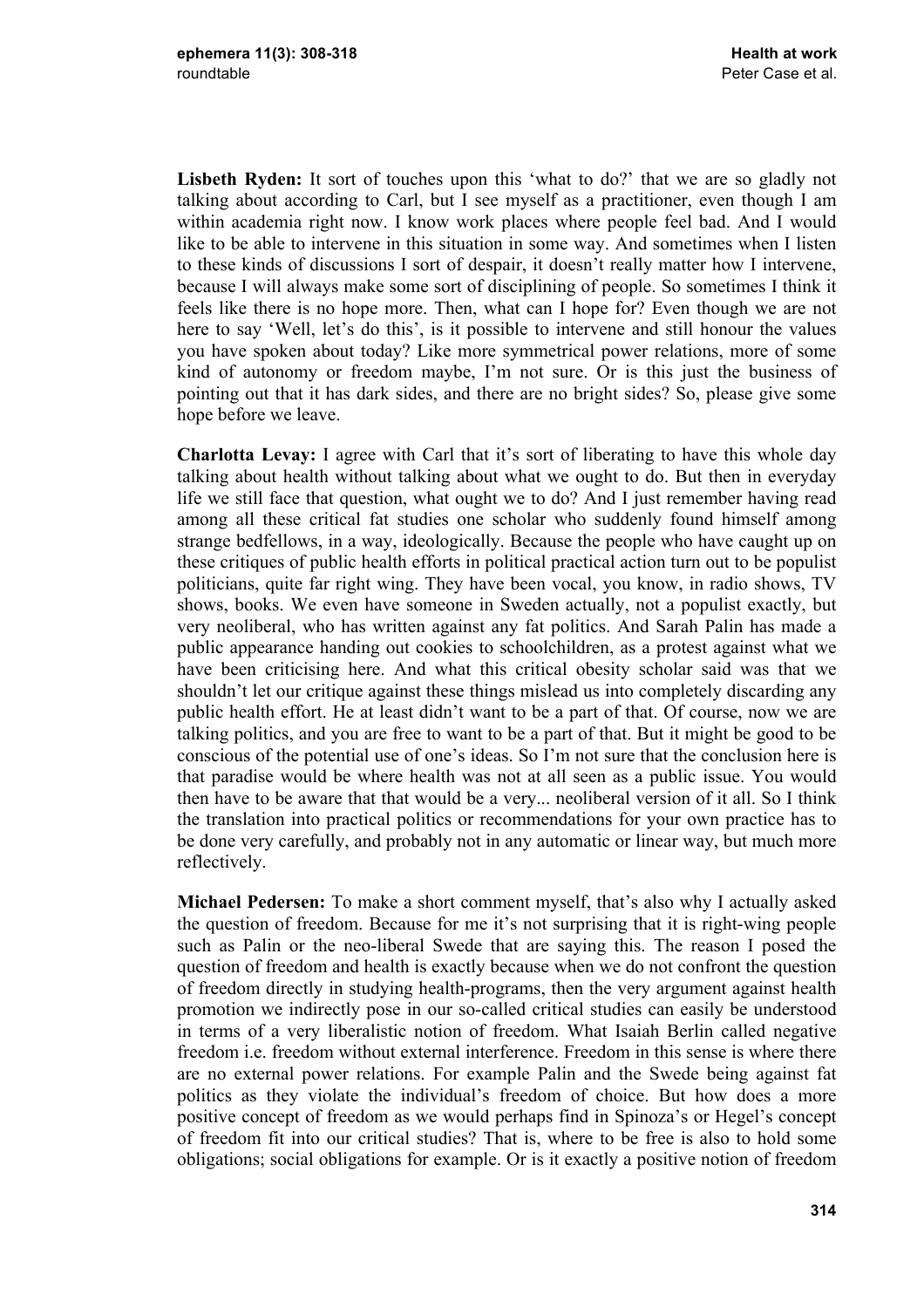we are saying is related to the power-mechanism we find in health promotion? That to be free is to realize yourself and self-realization is directly about being healthy?

**Torkild Thanem:** Okay, yes. Maybe just to first pick up quickly on your Spinozian thread. I don't think Spinoza would formulate freedom as something, which comes with obligations, but rather as something, which comes with responsibilities. Now of course, at face value, this may sound both awfully liberalist, awfully conservative and awfully Foucauldian. But with reference to previous interpretations of Spinoza's work by Etienne Balibar as well as by Moira Gatens and Genevieve Lloyd, a Spinozian freedom with responsibility is not about developing practices that help individuals master themselves before they master others. And it is not about governments removing responsibility from public institutions and instead loading it onto individuals. Again, this is about joyful life enhancement – but joyful life enhancement in a certain agreement with others. To expand not only one's capacity to affect but also to be affected by others – that is, to expand the different joyful encounters that are possible between different people. As expanding one's own freedom at the cost of others would result in sad rather than joyful encounters, life negation rather than life enhancement, this requires turning freedom into a *trans*-individual rather than an individual matter. If we are talking about promoting health and wellbeing, then, we cannot continue to bury ourselves in the New Public Health agenda. Instead we need to re-turn to the broader conditions of health and wellbeing. Of course, the socio-economic and organizational conditions of health have been the target of much mainstream health research. However, what I think has been neglected in that area of research (and much because of the dominance of medical and economics perspectives), is the multiplicity of joyful encounters that enhance (the conditions of) health.

And then onto Charlotta's important comment, though I would like to translate what you're saying Charlotta into a need for realism, not necessarily in an ontological sense but in a good old-fashioned common sense. I don't think we should be against intervention. We shouldn't be against discipline as such even, because that would be to give up our responsibility to pursue health and freedom at a transindividual level. Let me try and explain why through an anecdote. My wife went to a conference in New Orleans a few weeks back. Now, in New Orleans, a big bucket of deep fried chicken wings costs less than an apple. In fact, she found it almost impossible to buy a fresh piece of fruit in that town. So of course we need to intervene. But we need to be realistic about our interventions, and I think we need to, as Peter was saying, realize that these interventions won't work with a completely atomized notion of the individual. They also won't work if we – or health professionals rather – instigate feelings of guilt and lack in people. But they stand a better chance to work if they are more diverse, more open-ended and affirmative rather than constraining.

**Carl Cederström:** This really goes back to Lisbeth's questions. First, I think it's important to remember that what we have been discussing today, empirically, is health promotion in corporations with the intention of increasing productivity. In that sense, we should be very sceptical. We should not look for hope, because that would basically mean looking for new ways of managing a potentially productive workforce. But if we go beyond the corporation, or God forbid, beyond Europe or the United States, well, then there's a lot we could do. There's a lot that ought to be done. But that leads us to a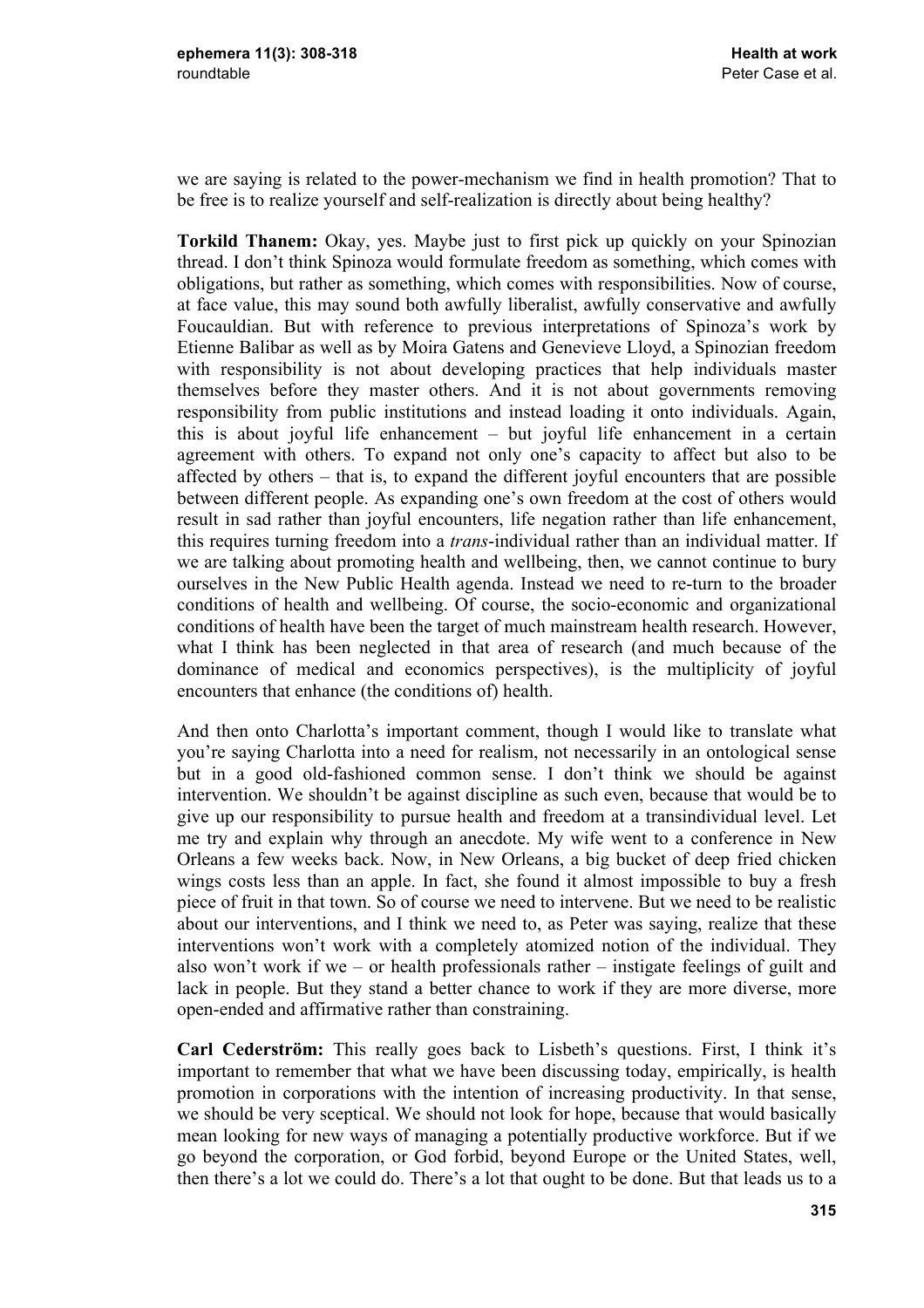$\mathcal{L}=\mathcal{L}$ 

different set of questions. If we think about the ideology of health, as it appears in the corporations we've discussed today, I think we should concentrate our attention on how questions of health have become subsumed under principles of management. Like Torkild, I will take the liberty to speak about my partner, who recently finished her nursing studies. They had compulsory courses in management and had to read about teambuilding, motivation, business models, leadership. I find it deeply disturbing that all those things are being taught to future nurses. I think a better idea would be to teach literature or philosophy or any other subject that would at least have some understanding of life and death. I'm not saying that that's going to make things an awful lot better. But at the very least, you would not have some corporate yuppie, calling you a client, drawing a balanced score card sheet on your stomach before cutting you up.

**Kristian Gylling Olesen:** For a period in Denmark the nurses were actually trained in philosophy on the Danish nursing college. Foucault and Habermas in particular. But it was criticized because the time spent on reading Foucault took away the time the nurses were taught in the practical dimensions of nursing. So they have tried to teach philosophy. But that was not what I wanted to say. As to the question of resistance, perhaps we should also look at the resources we already have at hand – the role of the union. I am thinking about an example from the US, where the union of the freelancers asked 'What can we do to help freelancers?' – it's the ideal type of flexible worker, so to say. They offer health insurance and competence development. One could say that they build their offers on Christian Maravelias concept of 'freedom as potential'<sup>7</sup>. The freelancers union contribute to enhance the potential of the employability of the freelancer by offering competence development and health care insurance. The freelancers' competences are up to date and the freelancer can focus his or her energy on seeking jobs instead of being nervous about health insurance. The general question is: 'What is the new role of the union in all of this, and especially in the Scandinavian countries, where the unions historically have a huge role?' But the problem is when we have these health programs – all the programs that look at how to instrumentally enhance productivity – that the unions have no language or way to approach this, because they have a lot of collectivistic approaches, they cannot integrate individuals in the collectivistic. And they need to reinvent themselves in some way. Do you have any comments on that? The role of the union?

**Peter Case:** I think this is, dare I say, an example of where there really is a need to abandon hope. I see absolutely no future for *institutional* resistance in relation to the issues of health, health promotion and the health regimes we've been discussing today. Why? Well, we've been looking at how 'health' extends from the physical – from the body, in fact – to the emotional, and, arguably, to the spiritual within organizations, and how each of these various domains are clearly linked to capitalist discourses of productivity and performativity. Now, I grant of course that such discourses *should* fall roundly within the province of union resistance but I think the issue of 'health' extends the context and milieu in which we understand or are permitted to apprehend unionized resistance. We need to see the impossibility of institutional resistance within a grander context of late-modern, neoliberal thinking, and what has brought us to a point where

<sup>7</sup> Maravelias, C. (2007) 'Freedom at work in the age of post-bureaucratic organizations', *ephemera*  7(4): 555-574.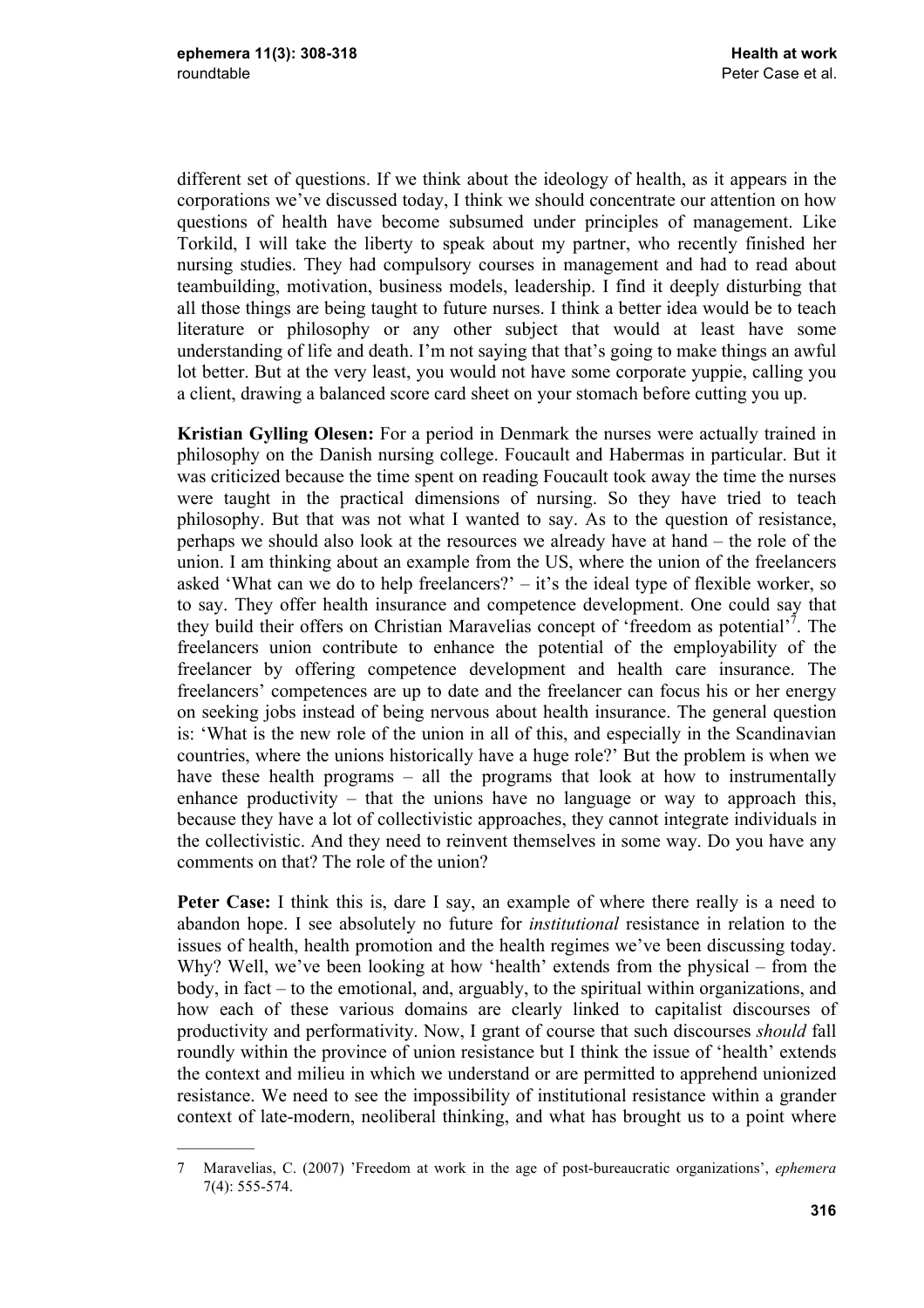we are obsessed with and fixated as a culture... of course I'm talking about Europe here, or rather Euro-American culture... fixated on the *material*. This obsession extends to all modes of explanation: The privileging of material explanations and efficient causation, and so on, in just about every conceivable phenomenal realm. The fetish, indeed, also marks the disenchantment of the numinous. Neuroscience, for example, metonymically ends up with a neurological explanation of whatever it happens to look at, including, I'm sure, obesity and other such health-related phenomena. It's against the background of such extraordinary social momentum and social force that we've been considering these questions of health promotion and resistance in organizations. And who could question the legitimacy and merit of promoting such self-evidently 'good' things? Physical health and longevity seem to be central to *eudaimonia* in our time. So I really don't hold out a great deal of hope for resisting it institutionally. From whence would the collective motivation to mobilize come right now? Maybe, as we've been discussing, there are micro strategies of resistance that can be pursued, but institutionally? I don't see it.

**Carl Cederström:** Another thing about health, which is not necessarily linked to corporations, but nevertheless worth mentioning, is its relation death. To me, the ultimate aim of health seems to be the prolongation of life. And there are some really perverse forms of this that we haven't discussed. Perhaps the most radical is transhumanism. What I find interesting here – and this will take us back to the previous points about freedom – is that freedom is something we seem quite happy to give up in return for that prolongation of life. Many people would claim that death and freedom are closely linked, in one way or the other. The idea is that living forever would make our experience as human beings un-free. So that would be one way to go back to that question of freedom: That if we ask ourselves what health is really trying to do, then it is to extend life indefinitely on the expense of freedom. I realize I take this conversation away from its proper topic.

Peter Case: Just a reflection about what Carl is saying about freedom, life and death. I think that connects to the point I was making in response to Christian earlier about materialization, if you like. You know, health being equated with material well-being predominantly, although of course we've noted the ways in which it moves into other spheres and domains of possibility. But predominantly the ideal would be physical longevity. And of course we have these perverse kinds of examples of the way in which that's pursued. Cryogenics and so on, these bizarre... So maybe I could end by moving once again into a metaphysical register. If one explores these notions of freedom, of self autonomy, of health, phenomenologically; if we look closely at experiences of pain, examine intimately the nature of suffering, I would contend that it's possible to see them as not attached to a notion of self – as not 'located' in any personal sense. But this is only possible if we move into the phenomenological register of investigation. In so doing there's a kind of freedom, which presents itself, which we could call deathless. We could call it deathless, because it is not connected with the temporal limitation of selfhood. But of course that's way beyond any kind of material notion of life and death. Literally beyond that.

**Michael Pedersen**: Thank you all for participating in the discussion.